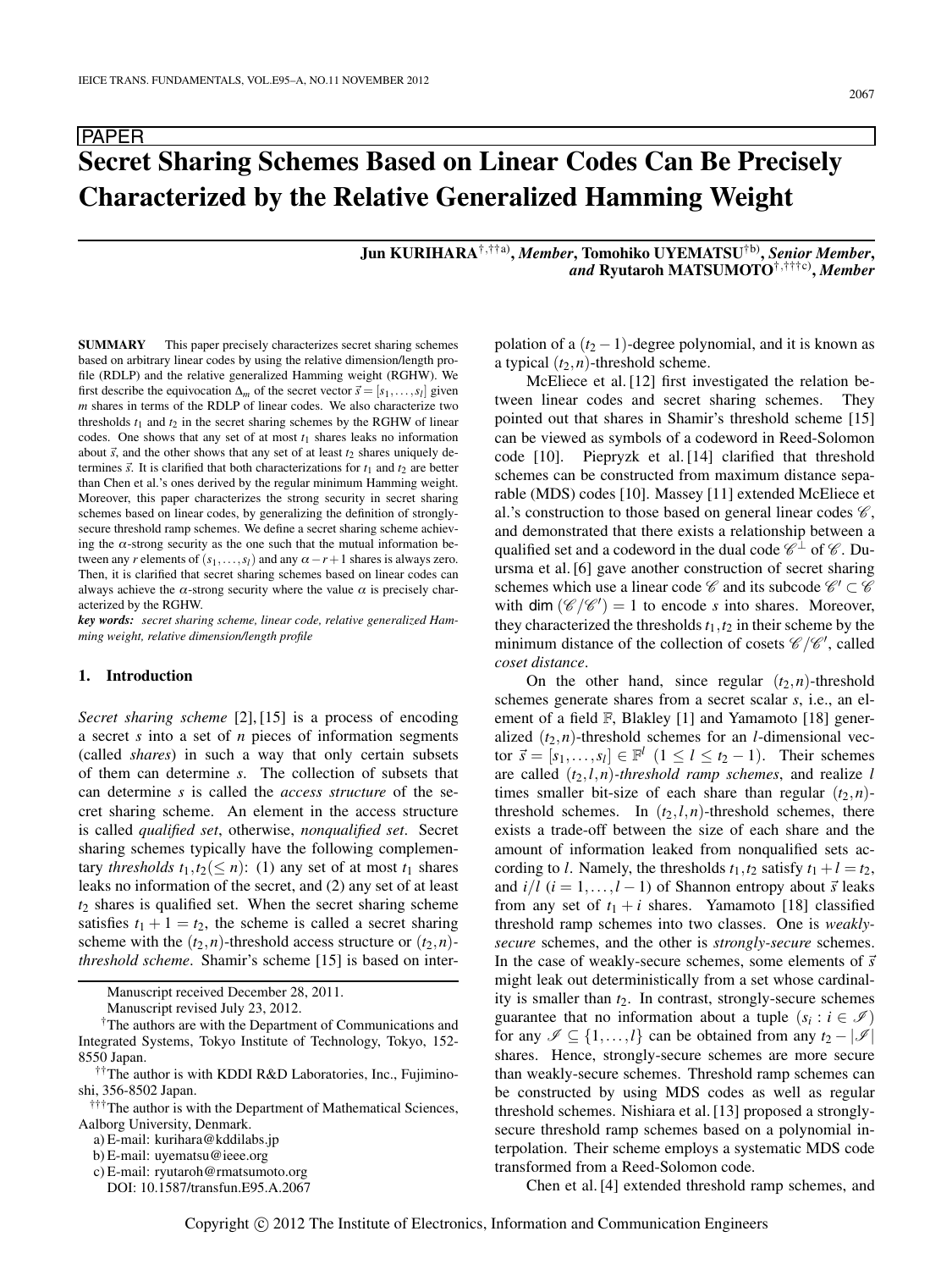**Table 1** Comparison of characterizations for thresholds  $t_1, t_2$ .

|                | Characterization method   | Tightness of the characterization      |
|----------------|---------------------------|----------------------------------------|
| [4, Sect. 4.1] | by minimum Hamming weight | not tight (Proposition 15, Example 16) |
| [4, Sect. 4.2] | by minimum Hamming weight | not tight (Proposition 12, Example 14) |
| [6]            | by coset distance         | tight (only for a scalar secret)       |
| Theorem 9      | by RGHW                   | always tight                           |

**Table 2** Comparison of characterizations for the  $\alpha$ -strong security.

|            | Characterization method   | Tightness of the characterization      |
|------------|---------------------------|----------------------------------------|
| [8]        | by minimum Hamming weight | not tight (Proposition 20, Example 16) |
| Theorem 19 | by RGHW                   | always tight                           |

proposed two secret sharing schemes based on arbitrary linear codes. Namely, one given in [4, Sect. 4.1] is a simple extension of Massey's construction for an *l*-dimensional secret vector  $\vec{s}$ . The other called *more fruitful approach* in [4, Sect. 4.2] can be also viewed as a generalization of Duursma et al.'s construction [6] for  $\vec{s}$ . Later, Subramanian et al. [16] proposed a nested coding scheme over the erasure-erasure wiretap channel, which can be viewed as the same secret sharing scheme as Chen et al.'s more fruitful approach. By the minimum Hamming weight of linear codes, Chen et al. characterized thresholds  $t_1$  and  $t_2$  in each of their two constructions, respectively. However, these characterizations are loose, i.e., they do not always describe the maximum possible value of  $t_1$  and the minimum possible value of  $t_2$ in their schemes. Also, the information leaked from more than  $t_1$  shares was not precisely analyzed. That is, no precise characterization of secret sharing schemes based on arbitrary linear codes has been presented yet.

The first aim of this paper is to characterize secret sharing schemes based on general linear codes precisely. We give a formal definition of secret sharing schemes based on linear codes by a linear code  $\mathcal{D}_1$ , its subcode  $\mathcal{D}_2$ , and their punctured codes  $\mathcal{C}_1$  and  $\mathcal{C}_2$ . Our definition includes Massey's construction [11], Duursma et al.'s one [6] and both of Chen et al.'s two constructions [4]. We precisely characterize the minimum uncertainty (called *equivocation* [17]) of the secret vector given  $m \leq n$  shares by the relative dimension/length profile (RDLP) [9] of  $\mathcal{C}_1, \mathcal{C}_2$  or  $\mathcal{D}_1, \mathcal{D}_2$ . We also derive a new characterization of thresholds  $t_1$  and  $t_2$ by the relative generalized Hamming weight (RGHW) [9]. Table 1 summarizes the comparison of our characterization by the RGHW and existing ones by different methods for thresholds  $t_1, t_2$ . Duursma et al.'s characterization by the coset distance can be viewed as a special case of ours where the secret is restricted to be an elements of F. Moreover, it is clarified that our characterization by the RGHW always describe the maximum possible  $t_1$  and the minimum possible *t*2, unlike Chen et al.'s ones.

The second aim of this paper is to characterize the strong security in secret sharing schemes based on general linear codes, by generalizing the definition of stronglysecure threshold ramp schemes. We first define an *antiaccess set J* as a special set of shares, which is a generalized definition of nonqualified sets in strongly-secure ramp threshold schemes [18]. An anti-access set *J* guarantees that for any  $\mathscr{I} \subseteq \{1, ..., l\}$ , no information about a tuple  $(s_i : i \in \mathcal{I})$  can be obtained from  $|\mathcal{I}| + 1 - |\mathcal{I}|$  shares of *J* . We also define a secret sharing scheme achieving the <sup>α</sup>*-strong security* as the one such that all subsets of shares with cardinality at most  $\alpha$  are anti-access sets. We then clarify that the schemes of Massey [11] and Chen et al. [4, Sect. 4.1] can always achieve the  $\alpha$ -strong security where the value  $\alpha$  is precisely characterized by the RGHW. Table 2 presents the comparison of our characterization by the RGHW and existing one for the  $\alpha$ -strong security. Similar to the thresholds  $t_1, t_2$  we stated above, it is proved that the characterization of  $\alpha$  by the RGHW is better than the existing characterization by the minimum Hamming weight [8].

One merit of secret sharing schemes based on arbitrary linear code is the efficiency in terms of the size of a field F, since there is a rich variety of long linear codes over  $F$  rather than MDS codes over F. This is because the MDS nature of the code restricts the maximum possible number of shares in threshold schemes. In fact, the so-called Main Conjecture on MDS codes [10, p.327] implies that the length of an MDS code over  $\mathbb F$  is at most  $|\mathbb F|$  plus a constant (1 or 2). Especially, the possible length of Reed-Solomon code over  $\mathbb F$  is at most  $|\mathbb{F}| - 1$ . Hence, in order to generate more than  $|\mathbb{F}|$  shares from a secret element  $s \in \mathbb{F}$  by an MDS code, the MDS code must be constructed over a field whose size is larger than  $|\mathbb{F}|$ . It is quite inefficient, especially in the case where a secret sharing scheme is used in cryptographic secure computation [4]. In contrast, secret sharing schemes based on long linear codes can construct such applications efficiently. Then, our characterization precisely determines the property of secret sharing schemes from the parameter of the linear code.

The remainder of this paper is organized as follows. Sect. 2 introduces basic notations and gives a formal definition of secret sharing schemes based on linear codes. Sect. 3 precisely characterizes the amount of the secret information leaked from  $m(\leq n)$  pieces of shares, and clarifies that our characterization is better than existing researches. Sect. 4 gives the definition of the strong security in secret sharing schemes. Further, this section reveals the region of the number of shares, in which the strong security can be achieved. Finally, Sect. 5 concludes this paper.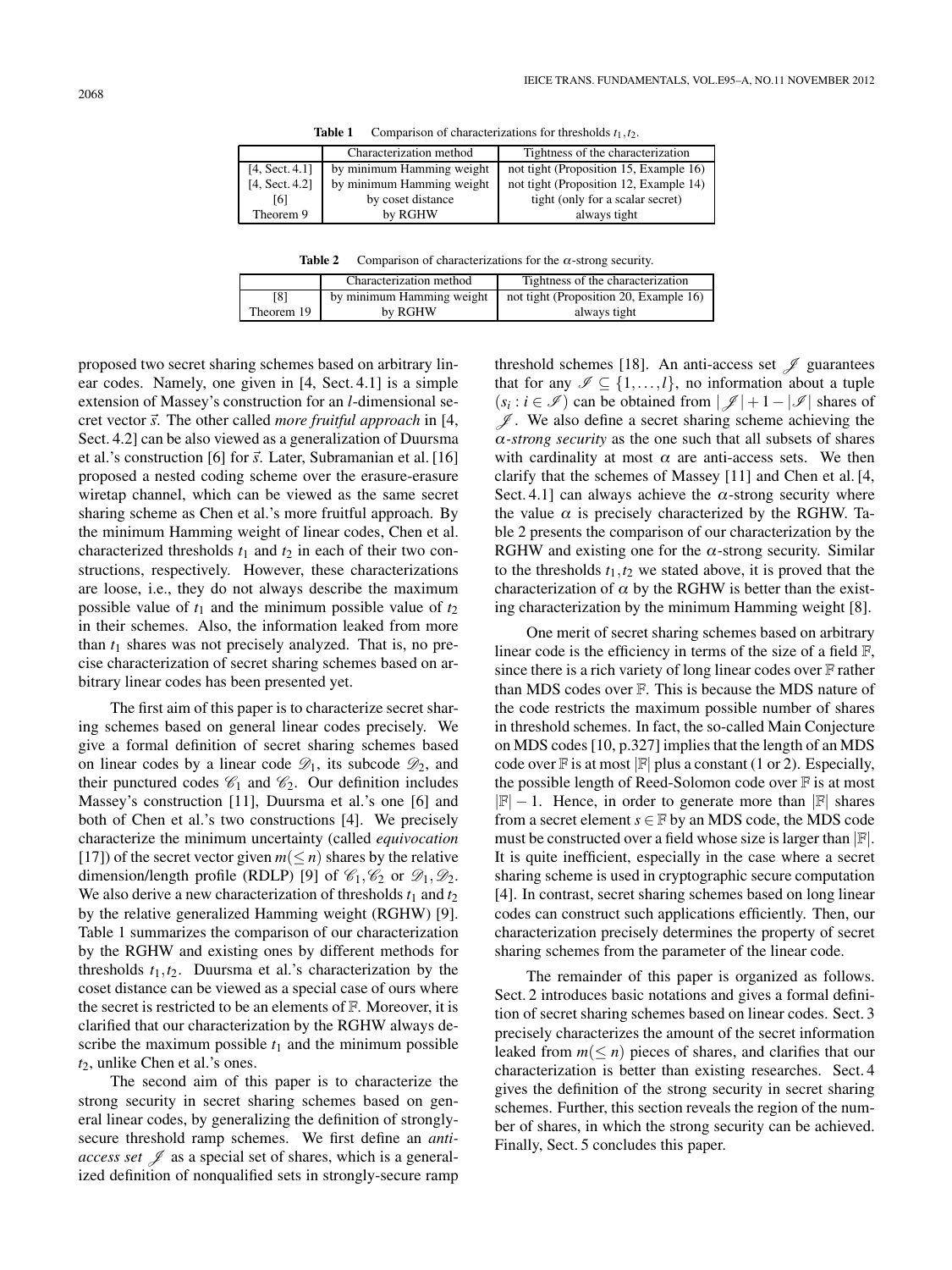## **2. Preliminary**

#### 2.1 Basic Notations

Let  $H(X)$  be Shannon's entropy of a random variable X,  $H(X|Y)$  be the conditional entropy of *X* given *Y*, and  $I(X;Y)$ be the mutual information between *X* and *Y* [5]. Let  $\mathbb F$  stand for a finite field. Let  $|\mathscr{X}|$  denote the cardinality of a set  $\mathscr{X}$ . For sets  $\mathscr X$  and  $\mathscr Y$ , we denote by  $\mathscr X \backslash \mathscr Y = \{x \in \mathscr X : x \notin \mathscr Y\}$ the difference of sets *X* and *Y* . The *Hamming weight* of a vector  $\vec{x} = [x_1, \dots, x_n] \in \mathbb{F}^n$  is defined by

$$
\mathsf{wt}(\vec{x}) = |\{i : x_i \neq 0\}|.
$$

The *Hamming distance* between two vectors  $\vec{x} = [x_1, \dots, x_n]$  $y \in \mathbb{F}^n$ ,  $\vec{y} = [y_1, \dots, y_n] \in \mathbb{F}^n$  is defined by

$$
d(\vec{x}, \vec{y}) = |\{i : x_i \neq y_i\}|.
$$

For a linear subspace  $\mathscr{C} \subseteq \mathbb{F}^n$ , the *minimum Hamming distance* or *minimum Hamming weight* of *C* is given by

$$
d(\mathscr{C}) = \min \{ d(\vec{x}, \vec{y}) : \vec{x}, \vec{y} \in \mathscr{C}, \vec{x} \neq \vec{y} \}
$$

$$
= \min \left\{ \text{wt}(\vec{x}) : \vec{x} \in \mathscr{C} \setminus \{ \vec{0} \} \right\}.
$$

An  $[n, k, d]$  linear code  $\mathcal C$  over  $\mathbb F$  is a *k*-dimensional subspace of  $\mathbb{F}^n$ , where  $d = d(\mathscr{C})$ . A subspace of a code is called a *subcode*. For any linear code *C* , we define its *dual code* by

$$
\mathscr{C}^\perp = \{ \vec{x} \in \mathbb{F}^n : \vec{x} \cdot \vec{y} = 0, \forall \vec{y} \in \mathscr{C} \},
$$

where  $\vec{x} \cdot \vec{y}$  represents the standard inner product of vectors  $\vec{x}$ and-*y*.

#### 2.2 Secret Sharing Scheme Based on Linear Codes

In this subsection, we formally define a secret sharing scheme based on linear codes.

Let  $\mathscr{A} = \{1, ..., N\}$  be a set of indices. For a subset  $\mathscr{J} \subseteq \mathscr{A}$  and a vector  $\vec{c} = [c_1, \dots, c_N] \in \mathbb{F}^N$ , let  $P_{\mathscr{J}}(\vec{c})$  be a vector of length *N*, and the *t*-th component of  $P_{\mathscr{J}}(\vec{c})$  is  $c_t$ if  $t \in \mathcal{J}$  and given by 0 if  $t \notin \mathcal{J}$ . For example for  $\mathcal{J} =$  $\{1,3,5\}$  and  $\vec{c} = [1,1,0,1,1]$  ( $N = 5$ ), we have  $P_{\mathscr{J}}(\vec{c}) =$  $[1,0,0,0,1]$ . The *projection* or *punctured code P<sub>I</sub>* ( $\mathscr{C}$ ) of a code  $\mathscr{C} \in \mathbb{F}^N$  is the map given by

$$
P_{\mathscr{J}}(\mathscr{C}) = \left\{ P_{\mathscr{J}}(\vec{c}) : \vec{c} \in \mathscr{C} \right\}.
$$

Now we define the following secret sharing scheme that generates *n* shares.

**Definition 1** (Secret sharing schemes). Let  $\mathscr{D}_1 \subseteq \mathbb{F}^N$  be a linear code over F, and  $\mathscr{D}_2 \subset \mathscr{D}_1$  be a subcode of  $\mathscr{D}_1$ . For an index set  $\mathscr{X} \subseteq \mathscr{A} = \{1, ..., N\}$  with  $|\mathscr{X}| = n$  elements, we define the punctured codes  $\mathcal{C}_1 = P_{\mathcal{X}}(\mathcal{D}_1)$  and  $\mathscr{C}_2 = P_{\mathscr{X}}(\mathscr{D}_2)$ . Assume that  $|\mathscr{X}|$  is chosen in such a way that  $\mathcal{C}_1 \neq \mathcal{C}_2$ . Choose an arbitrary linear code  $\mathcal{S}$  satisfying

$$
\mathscr{C}_1 = \mathscr{S} + \mathscr{C}_2 \text{ and } \mathscr{S} \cap \mathscr{C}_2 = \{\vec{0}\},
$$

i.e., direct sum. We then write the dimension of the coset  $\mathscr{C}_1/\mathscr{C}_2$  by

$$
l=\dim(\mathscr{C}_1/\mathscr{C}_2)=\dim\mathscr{S}.
$$

Let  $\vec{s} \in \mathbb{F}^l$  be the secret which is assumed to be uniformly distributed over  $\mathbb{F}^l$ . To generate *n* shares, we first choose a codeword  $\vec{c}_2 \in \mathcal{C}_2$  uniformly at random and independently from  $\vec{s}$ . Fix an arbitrary isomorphism  $\psi : \mathbb{F}^l \to \mathcal{S}$ . Then, generate a share vector  $\vec{c}_1 = [c_1, \ldots, c_N] = \psi(\vec{s}) + \vec{c}_2 \in \mathcal{C}_1$ , and send or store each element  $c_i$  for  $i \in \mathcal{X}$  as a share.

Here we note that  $\mathcal{C}_2 \subset \mathcal{C}_1$  always holds in this definition. Also note that  $\mathscr S$  can be always chosen, for instance by completing a basis of  $\mathcal{C}_2$  to one of  $\mathcal{C}_1$ .

Let us consider the following case. Assume that  $N$  $n < d(\mathcal{D}_1)$  and  $N - n =$  dim  $\mathcal{D}_1$  − dim  $\mathcal{D}_2$ . We then write  $l =$ dim  $\mathcal{D}_1$  − dim  $\mathcal{D}_2 = N - n$ , and let  $\mathcal{X} = \{l+1,\ldots,l+n\}.$ Choose  $\psi$  in such a way that  $([\vec{s}, \vec{0}] + \psi(\vec{s}) + \vec{c}_2) \in \mathbb{F}^N$  is a codeword of  $\mathscr{D}_1$ . Then, our definition is equivalent to the one proposed by Massey [11] and Chen et al. [4, Sect. 4.1].

Moreover, the scheme given by Duursma et al. [6] and the scheme referred to as *a more fruitful approach* in [4, Sect. 4.2] by Chen et al. are also included in our definition as the case for  $\mathcal{X} = \mathcal{A}$ , i.e.,  $\mathcal{C}_1 = \mathcal{D}_1$  and  $\mathcal{C}_2 = \mathcal{D}_2$ .

# **3. Characterization of Secret Sharing Schemes**

This section precisely characterizes the amount of the secret information leaked from  $m(\leq n)$  pieces of shares in the secret sharing scheme given by Definition 1.

## 3.1 Equivocation of the Secret

Let *S* be a random variable whose realization is a secret vector  $\vec{s}$ . Let  $C_{\mathscr{I}} = (C_i : i \in \mathscr{I})$  be a tuple of random variables for an index set  $\mathscr{I} \subseteq \mathscr{X}$ , where the realization of  $C_i$  is a share *ci*. Then, the minimum uncertainty of *S* given *m* shares is defined by

$$
\Delta_m = \min_{\mathcal{J} \subseteq \mathcal{X}, |\mathcal{J}| = m} H(S|C_{\mathcal{J}}),\tag{1}
$$

which is called *equivocation* [17]. We will clarify that, in the secret sharing scheme defined by Definition 1, the equivocation of *S* is precisely characterized by the relative dimension/length profile (RDLP) [9].

For a subset  $\mathcal{I}$  of  $\mathcal{A} = \{1, ..., N\}$ , the *shortened code*  $\mathscr{C}_{\mathscr{I}}$  of a code  $\mathscr{C} \subseteq \mathbb{F}^N$  is defined as the set of all codewords whose components are all zero outside of  $\mathscr{I}$ , that is,

 $\mathscr{C}_{\mathscr{I}} = {\vec{c} = [c_1, ..., c_N] \in \mathscr{C} : c_i = 0 \text{ for } i \notin \mathscr{I}}.$ 

For example, for  $\mathcal{J} = \{2,3\}$  ( $N = 3$ ) and

$$
\mathscr{C} = \{ [0,0,0], [1,1,0], [1,0,1], [0,1,1] \},
$$

we have  $\mathcal{C}_{\ell} = \{[0,0,0], [0,1,1]\}.$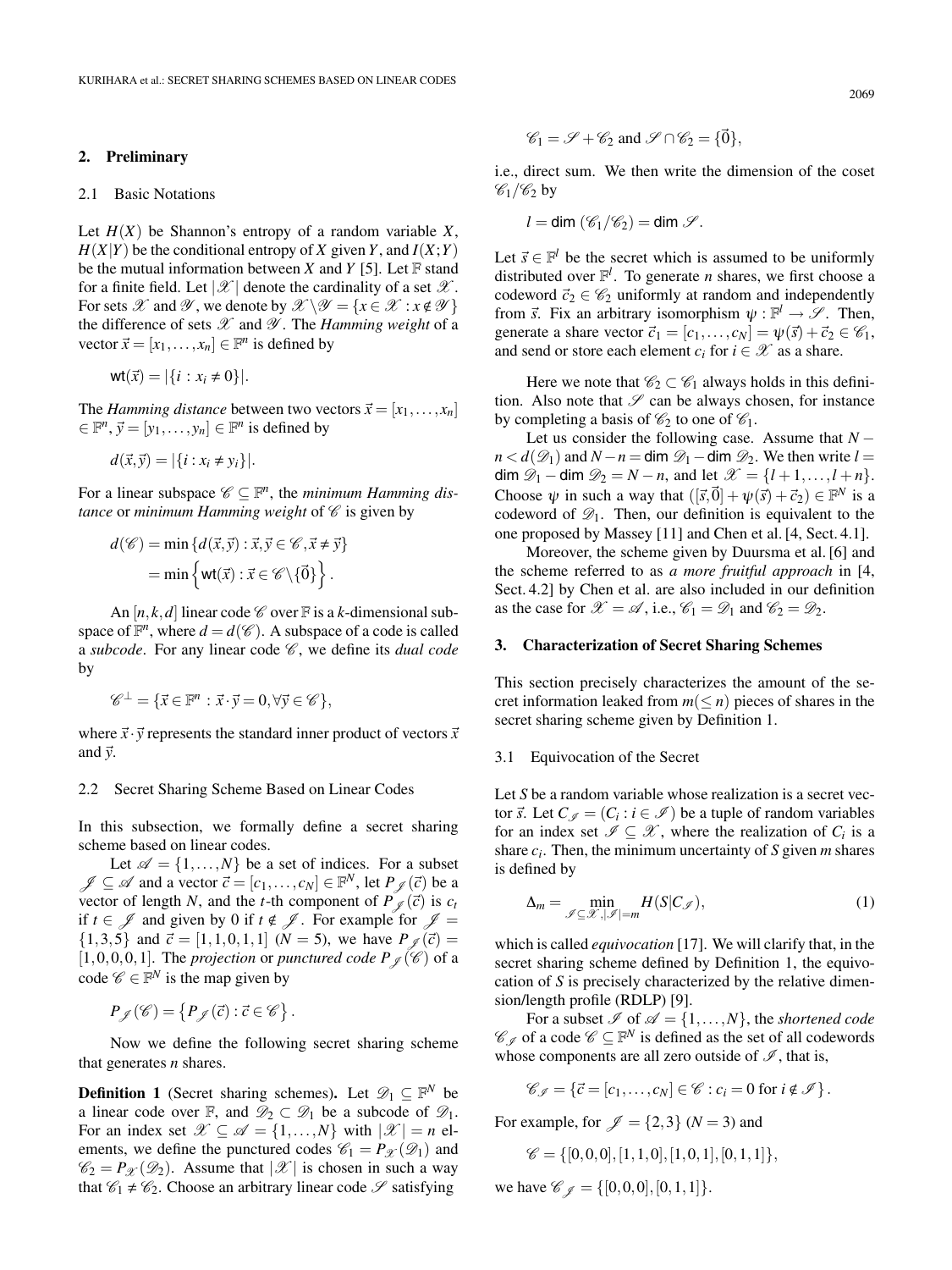The RDLP of  $\mathcal{C}_1$  and  $\mathcal{C}_2$  is defined by the maximum difference of dimension between shortened codes  $(\mathscr{C}_1)$ <sub>*I*</sub> and  $(\mathscr{C}_2)$  as follows.

**Definition 2** (Relative dimension/length profile [9])**.** Let  $\mathscr{C}_1 \in \mathbb{F}^N$  be a linear code and  $\mathscr{C}_2$  be a subcode of  $\mathscr{C}_1$ . The *i*-th relative dimension/length profile (RDLP) of  $\mathcal{C}_1$  and  $\mathcal{C}_2$ is defined by

$$
K_i(\mathscr{C}_1,\mathscr{C}_2)=\max_{\mathscr{I}\subseteq\mathscr{A},|\mathscr{I}|=i}\{\dim(\mathscr{C}_1)_\mathscr{I}-\dim(\mathscr{C}_2)_\mathscr{I}\},\,
$$

for  $0 \le i \le N$ .

**Remark 3.** When  $\mathcal{C}_2 = \{\vec{0}\}\$ in this definition, the *i*-th RDLP  $K_i(\mathcal{C}_1, \mathcal{C}_2) = K_i(\mathcal{C}_1, {\vec{0}})$  is equivalent to the *i*-th regular dimension/length profile [7] of  $\mathcal{C}_1$ .

Note that, for a code  $\mathscr{C} \subseteq \mathbb{F}^N$  and an index set  $\mathscr{J} \subseteq \mathscr{A}$ , dual codes of a punctured code  $P_{\mathscr{J}}(\mathscr{C})$  and a shortened code *C*<sub> $\ell$ </sub> are defined as

$$
\begin{aligned} & (P_{\mathscr{J}}(\mathscr{C}))^\perp = \{ \vec{x} \in P_{\mathscr{J}}(\mathbb{F}^N) : \vec{x} \cdot \vec{y} = 0, \forall \vec{y} \in P_{\mathscr{J}}(\mathscr{C}) \}, \\ & (\mathscr{C}_{\mathscr{J}})^\perp = \{ \vec{x} \in P_{\mathscr{J}}(\mathbb{F}^N) : \vec{x} \cdot \vec{y} = 0, \forall \vec{y} \in \mathscr{C}_{\mathscr{J}} \}, \end{aligned}
$$

respectively, i.e., dual codes over  $P_{\varnothing}(\mathbb{F}^N)$ .

Theorem 4 determines the equivocation Δ*<sup>m</sup>* defined in Eq.(1) by the RDLP of  $\mathscr{C}_2^{\perp}$  and  $\mathscr{C}_1^{\perp}$ , and also  $(\mathscr{D}_2^{\perp})_{\mathscr{X}}$  and  $(\mathscr{D}_1^{\perp})_{\mathscr{X}}$ .

**Thereom 4.** In the secret sharing scheme defined by Definition 1, the equivocation given  $m(\leq n)$  shares is characterized by the RDLP as follows.

$$
\Delta_m = l - K_m \left( \mathscr{C}_2^{\perp}, \mathscr{C}_1^{\perp} \right)
$$
  
=  $l - K_m \left( (\mathscr{D}_2^{\perp})_{\mathscr{X}}, (\mathscr{D}_1^{\perp})_{\mathscr{X}} \right)$ 

*Proof.* Let  $\mathcal{I} \subseteq \mathcal{X}$  be an arbitrary index set with cardinality  $|\mathcal{I}| = m$ . It is shown by [4, Theorem 10] that we have the conditional entropy of *S* given  $C_{\mathscr{I}}$  as follows.

$$
H(S|C_{\mathscr{I}}) = l - \dim P_{\mathscr{I}}(\mathscr{C}_1) + \dim P_{\mathscr{I}}(\mathscr{C}_2). \tag{2}
$$

.

For a code  $\mathscr{C} \subseteq \mathbb{F}^N$  and an index set  $\mathscr{J} \subseteq \mathscr{A}$ , we have  $P_{\mathscr{J}}(\mathscr{C}^{\perp})=(\mathscr{C}_{\mathscr{J}})^{\perp}$  and hence  $P_{\mathscr{J}}(\mathscr{C})=P_{\mathscr{J}}((\mathscr{C}^{\perp})^{\perp})=$  $((\mathscr{C}^{\perp})_{\mathscr{D}})^{\perp}$  from Forney's second duality lemma [7, Lemma 2]. Thus, Eq.(2) can be rewritten as

$$
H(S|C_{\mathscr{I}}) = l - \dim ((\mathscr{C}_1^{\perp})_{\mathscr{I}})^{\perp} + \dim ((\mathscr{C}_2^{\perp})_{\mathscr{I}})^{\perp}
$$
  
=  $l - m + \dim (\mathscr{C}_1^{\perp})_{\mathscr{I}} + m - \dim (\mathscr{C}_2^{\perp})_{\mathscr{I}}$   
=  $l - \dim (\mathscr{C}_2^{\perp})_{\mathscr{I}} + \dim (\mathscr{C}_1^{\perp})_{\mathscr{I}}$ .

Recall  $\mathcal{C}_1^{\perp}$  and  $\mathcal{C}_2^{\perp}$  are defined as subspaces of  $P_{\mathcal{X}}(\mathbb{F}^N)$  for an index set  $\mathscr{X} \subseteq \mathscr{A}$ . Hence the equivocation  $\Delta_m$  is given by

$$
\Delta_m = l - \max_{\mathscr{I} \subseteq \mathscr{X}, |\mathscr{I}| = m} \{ \dim (\mathscr{C}_2^{\perp})_{\mathscr{I}} - \dim (\mathscr{C}_1^{\perp})_{\mathscr{I}} \}
$$
  
=  $l - K_m(\mathscr{C}_2^{\perp}, \mathscr{C}_1^{\perp}),$ 

from Definition 2.

Lastly, we will prove the second equality. Forney's second duality lemma [7, Lemma 2] yields  $\mathcal{C}_i = P_{\mathcal{X}}(\mathcal{D}_i)$  =  $P_{\mathscr{X}}((\mathscr{D}_i^{\perp})^{\perp}) = ((\mathscr{D}_i^{\perp})_{\mathscr{X}})^{\perp}$ , and hence  $\mathscr{C}_i^{\perp} = (\mathscr{D}_i^{\perp})_{\mathscr{X}}$  for  $i = 1, 2$ . We thus have

$$
\Delta_m = l - K_m((\mathscr{D}_2^{\perp})_{\mathscr{X}}, (\mathscr{D}_1^{\perp})_{\mathscr{X}}).
$$

## 3.2 Bounds of Thresholds

Secret sharing schemes typically have the following complementary *thresholds*  $t_1, t_2$ : (1) any set  $\mathcal{I} \subseteq \mathcal{X}$  of at most  $t_1$  shares offers the mutual information  $I(S;C_{\mathscr{I}})=0$ , and (2) any set  $\mathcal{J} \subseteq \mathcal{X}$  of at least  $t_2$  shares offers the mutual information  $I(S; C \neq) = H(S)$ . This section clarifies the maximum value of  $t_1$  and minimum value of  $t_2$  in the secret sharing scheme of Definition 1 by the relative generalized Hamming weight (RGHW) defined by Luo et al. [9].

**Definition 5** (Relative generalized Hamming weight [9])**.** Let  $\mathscr{A} = \{1, ..., N\}$ . Let  $\mathscr{C}_1 \in \mathbb{F}^N$  be a linear code and  $\mathscr{C}_2$ be a subcode of  $C_1$ . The *i*-th relative generalized Hamming weight (RGHW) of  $\mathcal{C}_1$  and  $\mathcal{C}_2$  is defined by

$$
M_i(\mathscr{C}_1, \mathscr{C}_2) = \min_{\mathscr{I} \subseteq \mathscr{A}} \{ |\mathscr{I}| : \dim (\mathscr{C}_1)_{\mathscr{I}} - \dim (\mathscr{C}_2)_{\mathscr{I}} \ge i \},\
$$
  
for  $0 \le i \le \dim (\mathscr{C}_1/\mathscr{C}_2).$ 

The following proposition given by Luo et al. [9] clarifies the relationship between the RGHW and the RDLP.

**Proposition 6** ([9, Proposition 2]). Let  $\mathcal{A} = \{1, ..., N\}$ . For a linear code  $\mathscr{C}_1 \in \mathbb{F}^N$  and its subcode  $\mathscr{C}_2 \subset \mathscr{C}_1$ , the *i*-th RGHW  $M_i(\mathcal{C}_1, \mathcal{C}_2)$  is strictly increasing with *i*. Moreover,  $M_0(\mathscr{C}_1, \mathscr{C}_2) = 0$  and

$$
M_i(\mathscr{C}_1, \mathscr{C}_2) = \min_{\mathscr{I} \subseteq \mathscr{A}} \{ |\mathscr{I}| : \dim (\mathscr{C}_1)_{\mathscr{I}} - \dim (\mathscr{C}_2)_{\mathscr{I}} = i \},
$$
  
=  $\min \{ m : K_m(\mathscr{C}_1, \mathscr{C}_2) = i \},$ 

for  $0 \le i \le$  dim  $(\mathcal{C}_1/\mathcal{C}_2)$ , where  $K_m(\cdot, \cdot)$  is the RDLP defined by Definition 2.

**Remark 7.** When  $\mathcal{C}_2 = \{\vec{0}\}\$ , the *i*-th RGHW  $M_i(\mathcal{C}_1, \mathcal{C}_2) =$  $M_i(\mathscr{C}_1,\{\vec{0}\})$  is equivalent to the *i*-th regular generalized Hamming weight [17] of *C*1.

**Remark 8.** The first RGHW  $M_1(\mathcal{C}_1, \mathcal{C}_2)$  of  $\mathcal{C}_1$  and  $\mathcal{C}_2$  is equivalent to the coset distance of *C*1/*C*2, given by Duursma et al. [6].

We then give the following theorem.

**Thereom 9.** Consider the secret sharing scheme defined by Definition 1. Then, for a set  $\mathscr{I} \subset \mathscr{X}$ , the mutual information between *S* and  $C_{\mathscr{I}}$  satisfies  $I(S; C_{\mathscr{I}}) = 0$  if

$$
|\mathcal{I}| \le M_1(\mathcal{C}_2^{\perp}, \mathcal{C}_1^{\perp}) - 1,\tag{3}
$$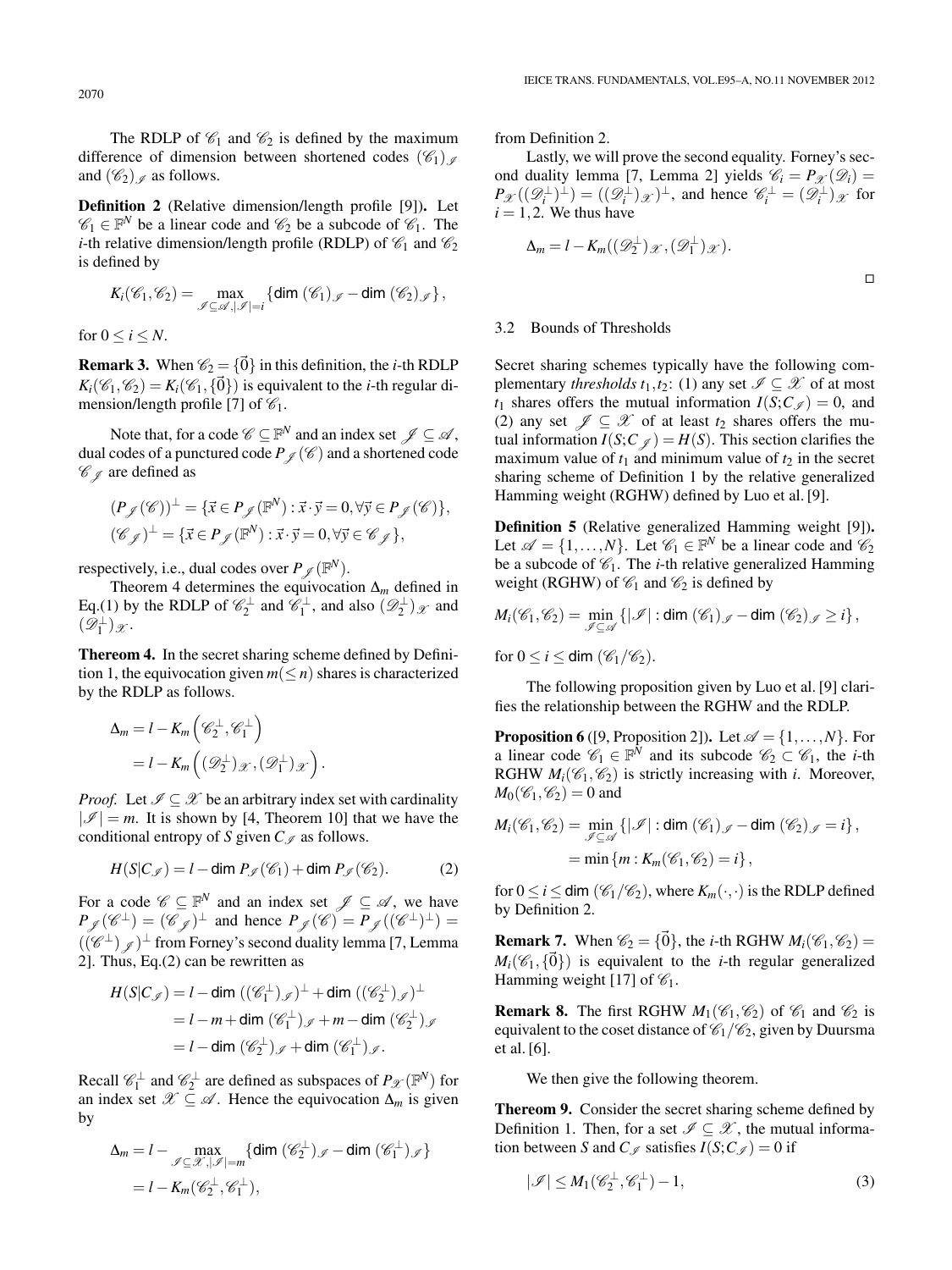and 
$$
I(S; C_{\mathscr{I}}) = H(S)
$$
 if  
\n
$$
|\mathscr{I}| \ge n - M_1(\mathscr{C}_1, \mathscr{C}_2) + 1.
$$
\n(4)

*Proof.* For an arbitrary index set  $\mathcal{I} \subseteq \mathcal{X}$  with cardinality  $|\mathcal{I}| = m$ , the maximum mutual information between *S* and  $C_{\mathscr{I}}$  is expressed by the equivocation from Theorem 4 as follows.

$$
\max_{\mathscr{I}\subseteq\mathscr{X},|\mathscr{I}|=m} I(S;C_{\mathscr{I}}) = H(S) - \min_{\mathscr{I}\subseteq\mathscr{X},|\mathscr{I}|=m} H(S|C_{\mathscr{I}})
$$

$$
= K_m(\mathscr{C}_2^{\perp},\mathscr{C}_1^{\perp}).
$$

Hence, from Proposition 6, the smallest index set satisfying  $I(S;C) = 1$  is of size

$$
\min\{m: K_m(\mathscr{C}_2^{\perp}, \mathscr{C}_1^{\perp})=1\}=M_1(\mathscr{C}_2^{\perp}, \mathscr{C}_1^{\perp}).
$$

This implies that  $I(S;C_{\mathscr{I}}) = 0$  whenever Eq.(3) holds.

Next consider the minimum mutual information between *S* and  $C_{\mathscr{I}}$  for  $|\mathscr{I}| = m$ . The relation between the shortened code and punctured code of a code  $\mathscr{C} \subseteq \mathbb{F}^N$  for an index set  $\mathcal{J} \subseteq \mathcal{A}$  is given by dim  $\mathcal{C} = \dim \mathcal{C}_{\mathcal{J}} +$ dim  $P_{\neq}(\mathscr{C})$  from Forney's first duality lemma [7, Lemma 1], where  $\mathscr{J} = \mathscr{A} \setminus \mathscr{J}$ . Hence, Eq.(2) can be rewritten as

$$
H(S|C_{\mathscr{I}}) = \dim (\mathscr{C}_1)_{\bar{\mathscr{I}}} - \dim (\mathscr{C}_2)_{\bar{\mathscr{I}}},
$$
\n(5)

where  $\bar{\mathscr{I}} = \mathscr{X} \backslash \mathscr{I}$ . Thus, the minimum mutual information is given by

$$
\begin{aligned}\n&\lim_{\mathscr{I}\subseteq\mathscr{X},|\mathscr{I}|=m} I(S;C_{\mathscr{I}}) \\
&=H(S) - \max_{\mathscr{I}\subseteq\mathscr{X},|\mathscr{I}|=m} H(S|C_{\mathscr{I}}) \\
&= l - \max_{\mathscr{I}\subseteq\mathscr{X},|\mathscr{I}|=m} \{ \dim (\mathscr{C}_1)_{\mathscr{J}} - \dim (\mathscr{C}_2)_{\mathscr{J}} \} \\
&= l - \max_{\mathscr{I}\subseteq\mathscr{X},|\mathscr{I}|=n-m} \{ \dim (\mathscr{C}_1)_{\mathscr{J}} - \dim (\mathscr{C}_2)_{\mathscr{J}} \} \\
&= l - K_{n-m}(\mathscr{C}_1,\mathscr{C}_2).\n\end{aligned}
$$

From Proposition 6, we thus have the largest index set *I* satisfying  $I(S;C_{\mathscr{I}}) = l - 1$  is of size

$$
\max \{ m : K_{n-m}(\mathcal{C}_1, \mathcal{C}_2) = 1 \}
$$
  
= max \{ n - m : K\_m(\mathcal{C}\_1, \mathcal{C}\_2) = 1 \}  
= n - \min \{ m : K\_m(\mathcal{C}\_1, \mathcal{C}\_2) = 1 \}  
= n - M\_1(\mathcal{C}\_1, \mathcal{C}\_2).

This implies that  $I(S;C_{\mathscr{I}}) = 0$  whenever Eq.(4) holds.  $\Box$ 

**Remark 10.** Eq.(5) is the same equation as [16, Eq.(4)] derived by Subramanian et al.

The thresholds given by the right-hand side of Eq.(3) and Eq.(4) in Theorem 9 are always tight. This is because the proof of Theorem 9 also reveals that there exist index sets  $\mathscr{I} \subseteq \mathscr{X}$  with  $|\mathscr{I}| = M_1(\mathscr{C}_2^{\perp}, \mathscr{C}_1^{\perp})$  satisfying *I*(*S*;*C*<sub>*J*</sub>) = 1 and  $\mathcal{J} \subseteq \mathcal{X}$  with  $|\mathcal{J}| = n - M_1(\mathcal{C}_1, \mathcal{C}_2)$  satisfying  $I(S; C \neq) = l - 1$ .

2071

Although we have assumed, in Definition 1, that  $\vec{s}$  is uniformly distributed over  $\mathbb{F}^l$ , the following corollary immediately follows from [3, Lemma 2, Theorem 3].

**Corollary 11.** In Definition 1, assume that  $\vec{s} \in \mathbb{F}^l$  is chosen according to an arbitrary distribution over  $\mathbb{F}^l$  and independently from  $\vec{c}_2$ . Even in this case, Theorem 9 still holds.

Note that the size of smallest index set  $\mathscr I$  satisfying  $I(S;C_{\mathscr{I}}) = l$  is  $M_l(\mathscr{C}_2^{\perp}, \mathscr{C}_1^{\perp})$ , since dim  $\mathscr{C}_2^{\perp}$  –  $\dim \mathscr{C}_1^{\perp} = \dim \mathscr{C}_1 - \dim \mathscr{C}_2 = l$  from Definition 1. Then,  $M_l(\mathscr{C}_2^{\perp}, \mathscr{C}_1^{\perp}) \leq n$  always holds from Definition 5. Thus the secret vector  $\vec{s}$  can always be reconstructed from some subsets of shares in the secret sharing scheme.

# 3.2.1 Comparison with Existing Results

Here we clarify that our bounds given in Theorem 9 are tighter than the ones of existing results.

First, consider the case of  $\mathscr{X} = \mathscr{A}$ , i.e.,  $\mathscr{D}_1 = \mathscr{C}_1$  and  $\mathscr{D}_2 = \mathscr{C}_2$ , in the secret sharing scheme defined in Definition 1. Then, the scheme is equivalent to that of Duursma et al. [6] and the one referred to as a more fruitful approach in [4, Sect. 4.2]. For this case, Chen et al. proved in [4, Corollary 4] that any index set  $\mathcal{I} \subseteq \mathcal{X}$  offers  $I(S; C_{\mathcal{I}}) = 0$  if

$$
|\mathscr{I}| \leq d(\mathscr{C}_2^{\perp}) - 1,
$$

and  $I(S; C \neq) = H(S)$  if  $|\mathcal{I}| \geq n - d(\mathcal{C}_1) + 1.$ 

Although Chen et al. [4] mentioned that these bounds are not tight, they did not show any evidence.

**Proposition 12.** Assume that  $\mathscr{X} = \mathscr{A}$  in the secret sharing scheme defined by Definition 1. Then, thresholds given by the right-hand side of Eq.(3) and Eq.(4) in Theorem 9 satisfy  $M_1(\mathscr{C}_2^{\perp}, \mathscr{C}_1^{\perp}) - 1 \geq d(\mathscr{C}_2^{\perp}) - 1$  and  $n - M_1(\mathscr{C}_1, \mathscr{C}_2) + 1 \leq$  $n-d(\mathcal{C}_1)+1$ , respectively.

*Proof.* From the definition of the RGHW (Definition 5), we always have  $M_1(\mathcal{C}_1, \mathcal{C}_2) \geq M_1(\mathcal{C}_1, {\{\vec{0}\}}).$  Recall that the first generalized Hamming weight [17] of  $\mathcal{C}_1$  is represented by  $M_1(\mathscr{C}_1, {\vec{0}})$  from Remark 7. Since the first generalized Hamming weight is the minimum Hamming weight [17], we have  $d(\mathscr{C}_1) = M_1(\mathscr{C}_1, {\vec{0}})$ . Thus,  $M_1(\mathscr{C}_1, \mathscr{C}_2) \geq$  $d(\mathscr{C}_1)$  always holds. Similarly, we have  $M_1(\mathscr{C}_2^{\perp}, \mathscr{C}_1^{\perp}) \geq$  $M_1(\mathscr{C}_2^{\perp}, {\vec{0}}) = d(\mathscr{C}_2^{\perp}).$  These establish  $|\mathscr{I}| > n - d(\mathscr{C}_1) \ge$  $n - M_1(\mathcal{C}_1, \mathcal{C}_2)$  for the threshold of  $I(S; C_{\mathcal{I}}) = H(S)$ , and  $|\mathscr{I}| < d(\mathscr{C}_2^{\perp}) \leq M_1(\mathscr{C}_2^{\perp}, \mathscr{C}_1^{\perp})$  for that of  $I(S; C_{\mathscr{I}}) = 0$ , respectively.  $\Box$ 

**Remark 13.** The scheme of Duursma et al. is equivalent to the case of  $l = \dim \mathcal{C}_1 - \dim \mathcal{C}_2 = 1$ . The bounds derived by the coset distance in [6, Corollary 1.7] is equivalent to our bounds of Theorem 9 for  $l = 1$ .

The next example shows that [4, Corollary 4] is not tight.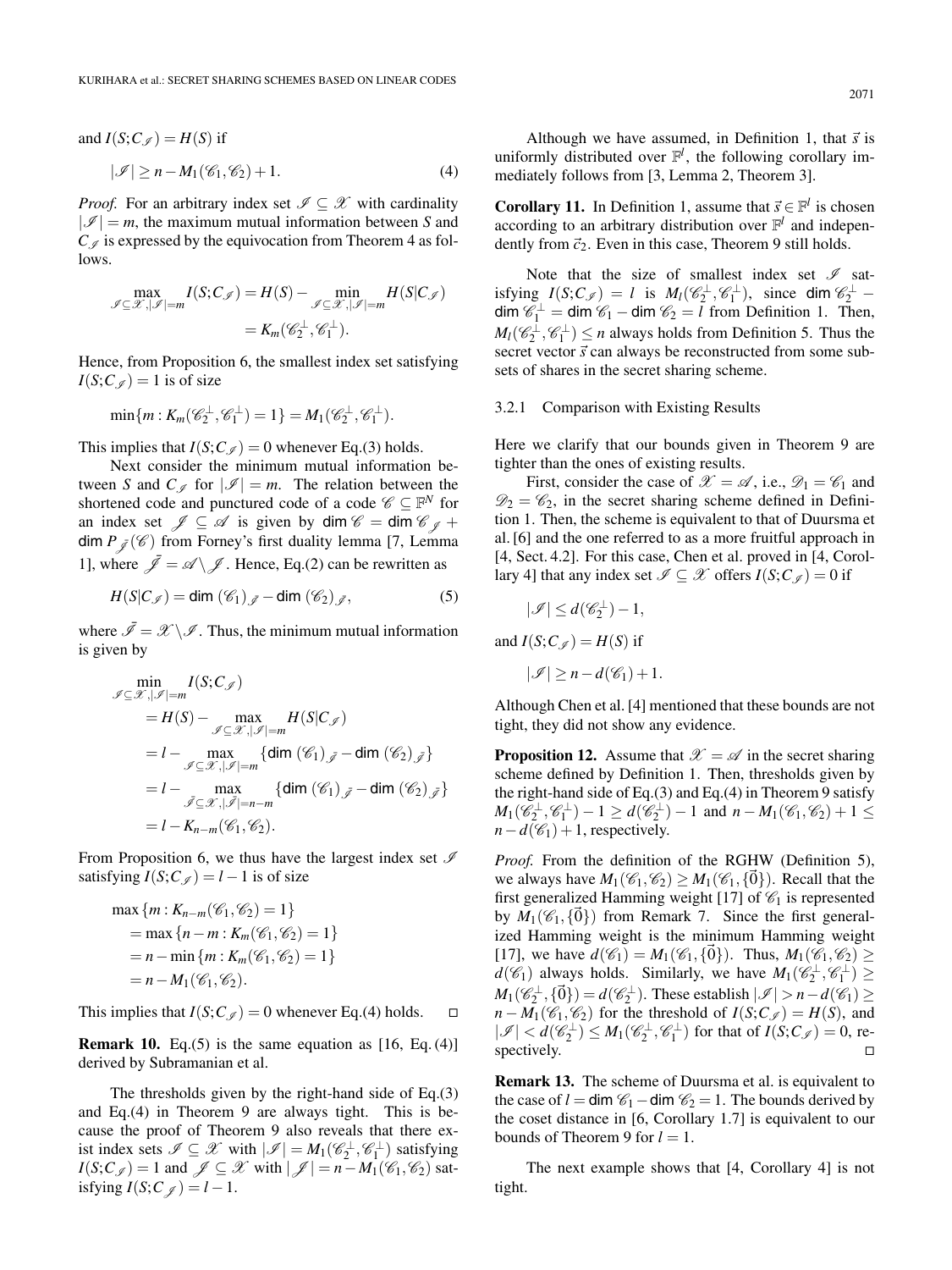**Example 14** ([9, p.1227]). Let  $\mathcal{C}_1$  be a binary linear code with generator matrix  $G_1$  and  $C_2 \subset C_1$  be a subcode with a generator matrix  $G_2$ , where

$$
G_1 = \begin{bmatrix} 0 & 0 & 1 & 1 & 1 \\ 1 & 0 & 1 & 0 & 0 \\ 0 & 1 & 0 & 1 & 0 \end{bmatrix} \quad \text{and} \quad G_2 = \begin{bmatrix} 1 & 0 & 1 & 0 & 0 \\ 0 & 1 & 0 & 1 & 0 \end{bmatrix}.
$$

Then,  $d(\mathcal{C}_1) = 2$  and  $K_2(\mathcal{C}_1, \mathcal{C}_2) = 0$ . Since the RDLP is monotonically increasing,  $M_1(\mathcal{C}_1, \mathcal{C}_2) > 2$  holds. We thus have  $M_1(\mathcal{C}_1, \mathcal{C}_2) > d(\mathcal{C}_1)$ .

Next, consider the following case of Definition 1. Assume that  $N - n < d(\mathcal{D}_1)$  and  $N - n = \dim \mathcal{D}_1 - \dim \mathcal{D}_2$ . We then write  $l = \dim \mathcal{D}_1 - \dim \mathcal{D}_2 = N - n$ , and let  $\mathcal{X} =$  $\{l+1,\ldots,l+n\}$ . Choose  $\psi$  in such a way that  $([\vec{s},\vec{0}] +$  $\psi(\vec{s}) + \vec{c}_2$ )  $\in \mathbb{F}^{\vec{N}}$  is a codeword of  $\mathscr{D}_1$ . Then, this case is equivalent to the one proposed by Massey [11] and Chen et al. [4, Sect. 4.1]. We note that  $\dim \mathcal{D}_1 = \dim \mathcal{C}_1$  and dim  $\mathcal{D}_2$  = dim  $\mathcal{C}_2$  since  $N - n < d(\mathcal{D}_1)$ , and that such  $\psi$  always exists. For this case, Chen et al. characterized in [4, Sect. 4.1] that any index set  $\mathcal{I} \subseteq \mathcal{X}$  offers  $I(S; C_{\mathcal{I}}) = 0$  if

$$
|\mathscr{I}| \leq d(\mathscr{D}_1^{\perp}) - l - 1,
$$

and  $I(S;C_{\mathscr{I}}) = H(S)$  if

$$
|\mathcal{I}| \geq n + l - d(\mathcal{D}_1) + 1.
$$

The following proposition proves that these bounds are not tight.

**Proposition 15.** Assume that  $N - n < d(\mathcal{D}_1)$  and  $l = N$  $n = \dim \mathcal{D}_1 - \dim \mathcal{D}_2$  in the secret sharing scheme defined by Definition 1. Let  $\mathcal{X} = \{l+1,\ldots,l+n\}$ , and let  $\psi$  be chosen such that  $([\vec{s}, \vec{0}] + \psi(\vec{s}) + \vec{c}_2) \in \mathcal{D}_1$ . Then, thresholds given by the right-hand side of Eq.(3) and Eq.(4) in Theorem 9 satisfy  $M_1(\mathcal{C}_2^{\perp}, \mathcal{C}_1^{\perp}) - 1 \ge d(\mathcal{D}_1^{\perp}) - l - 1$  and  $n-M_1(\mathcal{C}_1,\mathcal{C}_2)+1 \leq n+l-d(\mathcal{D}_1)+1$ , respectively.

*Proof.* First, we prove  $M_1(\mathscr{C}_2^{\perp}, \mathscr{C}_1^{\perp}) - 1 \ge d(\mathscr{D}_1^{\perp}) - l - 1$ . Let  $G \in \mathbb{F}^{\text{dim } \mathscr{D}_1 \times N}$  be a generator matrix of  $\mathscr{D}_1$ . Then, the first *l* columns of *G* and arbitrary  $d(\mathcal{D}_1^{\perp}) - l - 1$  columns chosen from the last *n* columns of *G* always span  $\mathbb{F}^{d(\mathscr{D}_1)-1}$ . This guarantees that  $I(S;C_{\mathscr{I}}) = 0$  if  $|\mathscr{I}| \le d(\mathscr{D}_1^{\perp}) - l - 1$ [4, Sect. 4.1].

Recall that arbitrary  $d(\mathscr{D}_1^{\perp}) - 1$  columns of *G* are always linearly independent, and some  $d(\mathscr{D}_1^{\perp})$  columns are linearly dependent [10]. However, in Chen et al.'s proof, only  $d(\mathscr{D}_1^{\perp}) - l - 1$  columns of  $d(\mathscr{D}_1^{\perp}) - 1$  columns are arbitrary chosen. This implies that, depending on  $\mathscr{D}_1$ , there exist cases such that the first *l* columns of *G* and arbitrary  $d(\mathscr{D}_1^{\perp}) - l$  columns chosen from the last *n* columns are always linearly independent. Then,  $I(S;C_{\mathscr{I}})=0$  if  $|\mathscr{I}| \leq$ *d*( $\mathscr{D}_1^{\perp}$ )−*l*. Hence we have  $d(\mathscr{D}_1^{\perp}) - l - 1 \leq M_1(\mathscr{C}_2^{\perp}, \mathscr{C}_1^{\perp}) -$ 1 since the threshold given by the right-hand side of Eq.(3) is always tight.

Next we prove  $n - M_1(\mathcal{C}_1, \mathcal{C}_2) + 1 \le n + l - d(\mathcal{D}_1) + 1$ . Since  $\mathcal{C}_1 = P_{\mathcal{X}}(\mathcal{D}_1)$  is generated by puncturing the first *l*  symbols of each codeword in  $\mathcal{D}_1$ , we have  $d(\mathcal{C}_1) > d(\mathcal{D}_1)$  − *l*. On the other hand,  $M_1(\mathcal{C}_1, \mathcal{C}_2) \ge d(\mathcal{C}_1)$  holds since  $d(\mathcal{C}_1)$ can be represented by  $d(\mathscr{C}_1) = M_1(\mathscr{C}_1, {\{\vec{0}\}})$ . We thus obtain

$$
M_1(\mathscr{C}_1, \mathscr{C}_2) \ge d(\mathscr{C}_1) \ge d(\mathscr{D}_1) - l.
$$

This establishes  $n+l-d(\mathcal{D}_1)+1 \geq n-M_1(\mathcal{C}_1,\mathcal{C}_2)+1$ .  $\Box$ 

Example 14 gives a case satisfying the inequality  $n +$ *l* − *d*( $\mathcal{D}_1$ ) + 1 ≥ *n* − *d*( $\mathcal{C}_1$ ) + 1 > *n* − *M*<sub>1</sub>( $\mathcal{C}_1$ ,  $\mathcal{C}_2$ ) + 1, and the following example shows a case satisfying the inequality  $d(\mathscr{D}_1^{\perp}) - l - 1 < M_1(\mathscr{C}_2^{\perp}, \mathscr{C}_1^{\perp}) - 1$  in Proposition 15.

**Example 16.** Let  $\mathcal{D}_1$  be a binary linear code with a generator matrix *G* and a parity check matrix *H* defined by

$$
G = \begin{bmatrix} 1 & 0 & 0 & 1 & 0 & 0 \\ 0 & 1 & 0 & 1 & 1 & 1 \\ 0 & 0 & 1 & 0 & 0 & 1 \end{bmatrix} \text{ and } H = \begin{bmatrix} 1 & 1 & 0 & 1 & 0 & 0 \\ 0 & 1 & 0 & 0 & 1 & 0 \\ 0 & 1 & 1 & 0 & 0 & 1 \end{bmatrix},
$$

respectively. We have  $d(\mathcal{D}_1) = 2$  and  $d(\mathcal{D}_1^{\perp}) = 2$ . Let  $l =$  $1 < d(\mathcal{D}_1)$  and  $\mathcal{X} = \{2, 3, 4, 5, 6\}$ . Then,  $d(\mathcal{D}_1^{\perp}) - l - 1 = 0$ . However, the first column of *G* and arbitrary  $1 = d(\mathcal{D}_1^{\perp})$  – *l* column chosen from the last 5 columns of *G* are always linearly independent. On the other hand, now consider a punctured code  $\mathcal{C}_1 = P_{\mathcal{X}}(\mathcal{D}_1)$  with a generator matrix  $G_1$ and its subcode  $\mathcal{C}_2$  with a generator matrix  $G_2$ , where

$$
G_1 = \begin{bmatrix} 0 & 0 & 0 & 1 & 0 & 0 \\ 0 & 1 & 0 & 1 & 1 & 1 \\ 0 & 0 & 1 & 0 & 0 & 1 \end{bmatrix} \text{ and } G_2 = \begin{bmatrix} 0 & 1 & 0 & 1 & 1 & 1 \\ 0 & 0 & 1 & 0 & 0 & 1 \end{bmatrix}.
$$

Let  $\mathcal{C}_2^{\perp}$  and  $\mathcal{C}_1^{\perp}$  be their dual codes with generator matrices  $G_2'$  and  $G_1'$  given by

$$
G_2' = \begin{bmatrix} 0 & 1 & 0 & 1 & 0 & 0 \\ 0 & 1 & 0 & 0 & 1 & 0 \\ 0 & 1 & 1 & 0 & 0 & 1 \end{bmatrix} \text{ and } G_1' = \begin{bmatrix} 0 & 1 & 0 & 0 & 1 & 0 \\ 0 & 1 & 1 & 0 & 0 & 1 \end{bmatrix},
$$

respectively. Then, we obtain  $K_2(\mathcal{C}_2^{\perp}, \mathcal{C}_1^{\perp}) = 1$  and hence  $M_1(\mathscr{C}_2^{\perp}, \mathscr{C}_1^{\perp}) = 2$ . Therefore,  $M_1(\tilde{\mathscr{C}}_2^{\perp}, \tilde{\mathscr{C}}_1^{\perp}) > d(\mathscr{D}_1^{\perp}) - l$ holds.

# **4. Strong Security of Secret Sharing Schemes**

This section gives a refined definition of the strong security in secret sharing schemes. Further, we reveal that the scheme of Massey [11] and Chen et al. [4] can always achieve the strong security in the certain range of the number of shares, characterized by the RGHW.

## 4.1 Definition of the Strong Security

First, we introduce a special subset *J* of *X* called an *anti-access set*. This is the generalized definition of nonqualified sets in strongly-secure threshold ramp schemes, which is given by Yamamoto [18]. Let a secret vector be represented by  $\vec{s} = [s_1, \ldots, s_l]$ , and  $S_i$   $(1 \le i \le l)$  be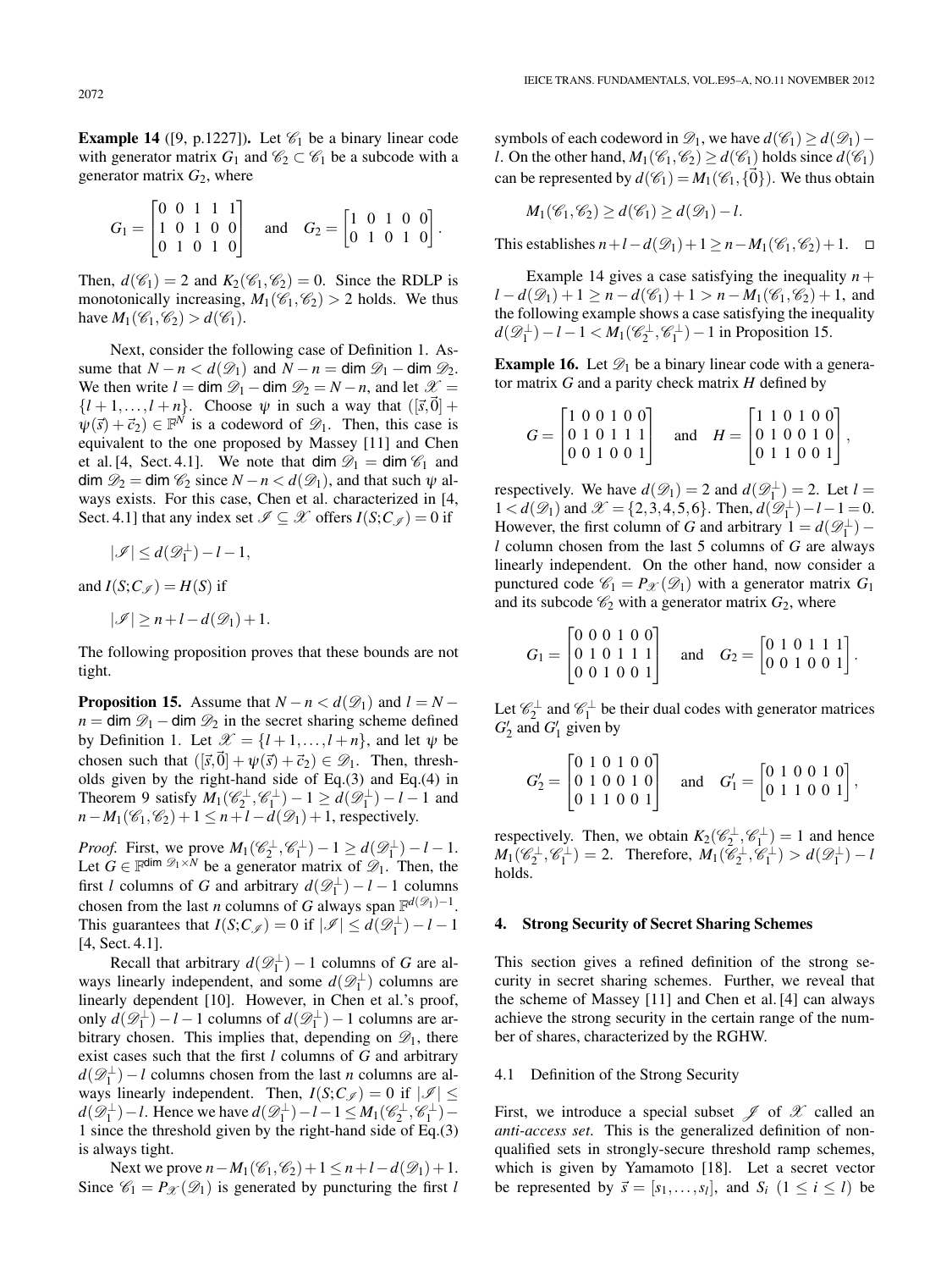a random variable whose realization is *si*. We denote by  $S_{\mathscr{I}} = (S_i : i \in \mathscr{I})$  a tuple of random variables for an index set  $\mathscr{I} \subseteq \{1, ..., l\}$ . Assume that each share  $c_i$  ( $i \in \mathscr{X}$ ) is obtained from  $\vec{s}$  as we presented in Sect. 2.1, and  $S_1, \ldots, S_l$ are uniformly distributed over  $F$  and mutually independent. We then define an anti-access set as follows.

**Definition 17** (Anti-access sets). Let  $\mathcal{J} \subseteq \mathcal{X}$  be an index set. For any subsets  $\mathscr{F} \subseteq \mathscr{J}$  and  $\mathscr{E} \subseteq \{1, ..., l\}$  with  $|\mathscr{E}|$  +  $|\mathscr{F}| = |\mathscr{J}| + 1$ , if we have

$$
I(S_{\mathscr{E}}; C_{\mathscr{F}}) = 0,\tag{6}
$$

*J* is called an *anti-access set*.

Now we define the  $\alpha$ -strong security of secret sharing schemes.

**Definition 18** ( $\alpha$ -strong security). A secret sharing scheme is called the one achieving  $\alpha$ -strong security if all  $\mathcal{J} \subseteq \mathcal{X}$ with  $|\mathscr{J}| = \alpha$  are anti-access sets.

Consider the case where the thresholds given by the right-hand side of Eq.(3) and Eq.(4) in Theorem 9 satisfy

$$
M_1(\mathscr{C}_2^{\perp}, \mathscr{C}_1^{\perp}) - 1 = \dim \mathscr{C}_2,
$$
  
and 
$$
n - M_1(\mathscr{C}_1, \mathscr{C}_2) + 1 = \dim \mathscr{C}_1,
$$

respectively. This can be attained when both  $\mathcal{C}_1$  and  $\mathcal{C}_2$ are maximum distance separable (MDS) codes [10], e.g., Reed-Solomon codes. Then, from Theorem 9, the secret sharing scheme defined by Definition 1 is equivalent to a (dim  $\mathcal{C}_1$ , dim  $(\mathcal{C}_2/\mathcal{C}_1)$ , *n*)-threshold ramp scheme [1], [18]. Moreover, if the scheme achieves the  $(\dim \mathcal{C}_1 - 1)$ -strong security, i.e., all nonqualified sets are anti-access sets, it is called a strongly-secure threshold ramp scheme [13], [18].

# 4.2 Characterization of the  $\alpha$ -Strong Security

This subsection clarifies that the scheme proposed by Massey [11] and Chen et al. [4] can achieve the  $\alpha$ -strong security where the value  $\alpha$  is precisely characterized by the RGHW.

Consider the following case of Definition 1. Assume that  $N - n < d(\mathcal{D}_1)$  and  $N - n = \dim \mathcal{D}_1 - \dim \mathcal{D}_2$ . We then write  $l = \dim \mathcal{D}_1 - \dim \mathcal{D}_2 = N - n$ , and let  $\mathcal{X} =$  $\{l+1,\ldots,l+n\}$ . Choose  $\psi$  in such a way that  $([\vec{s},\vec{0}] +$  $\psi(\vec{s}) + \vec{c}_2$ )  $\in \mathbb{F}^N$  is a codeword of  $\mathscr{D}_1$ . Then, this case is equivalent to the one proposed by Massey [11] and Chen et al. [4, Sect. 4.1]. We note that dim  $\mathscr{D}_1 = \dim \mathscr{C}_1$  and dim  $\mathcal{D}_2$  = dim  $\mathcal{C}_2$  since  $N - n < d(\mathcal{D}_1)$ , and that such  $\psi$  always exists.

Without any loss of generality, we suppose that  $\mathscr{D}_1$  is a systematic code. In other words, a generator matrix  $G_1$  of  $\mathscr{D}_1$  is defined by the systematic form,

$$
G_1 = \begin{bmatrix} I & P \end{bmatrix} \in \mathbb{F}^{\dim \mathscr{D}_1 \times N},
$$

where  $I$  is an identity matrix. Also, a generator matrix  $G_2$  of

 $\mathscr{D}_2$  consists of last dim  $\mathscr{D}_2$  rows of  $G_1$ . Under these suppositions, we have the following theorem.

**Thereom 19.** Assume  $N - n < d(\mathcal{D}_1)$  and  $l = N - n =$ dim  $\mathscr{D}_1$  – dim  $\mathscr{D}_2$  in the secret sharing scheme defined by Definition 1. Let  $\mathcal{X} = \{l+1,\ldots,l+n\} \subset \mathcal{A}$ , and let  $\psi$ be chosen such that  $([\vec{s}, \vec{0}] + \psi(\vec{s}) + \vec{c}_2) \in \mathcal{D}_1$ . Let  $\mathcal{Y}_i =$  $\{1,\ldots,l+n\}\$ i be another index set for  $1 \leq i \leq l$ , and define a punctured code  $\mathscr{G}_{1,i} = P_{\mathscr{Y}_i}(\mathscr{D}_1)$  and a shortened code  $\mathscr{G}_{2,i} = (\mathscr{D}_1)_{\mathscr{Y}_i}$ . Then, the secret sharing scheme defined by Definition 1 can achieve the  $\alpha$ -strong security for

$$
\alpha = \min\left\{M_1(\mathscr{G}_{2,i}^{\perp}, \mathscr{G}_{1,i}^{\perp}): 1 \leq i \leq l\right\} - 1.
$$

*Proof.* Since we supposed that a generator matrix  $G_1$  of  $\mathscr{D}_1$ is systematic, the secret sharing scheme generates shares  $c_{l+1},\ldots,c_{l+n}$  by

$$
[s_1, \ldots, s_l, c_{l+1}, \ldots, c_{l+n}]
$$
  
=  $[s_1, \ldots, s_l, r_{l+1}, \ldots, r_{\text{dim } \mathscr{D}_1}] G_1,$  (7)

where  $r_{l+1}, \ldots, r_{\text{dim } \mathcal{D}_1}$  are chosen from  $\mathbb F$  at random. This guarantees that, for each  $i \in \{1, ..., l\}$ ,  $\mathcal{G}_{2,i}$  is a subcode of  $\mathscr{G}_{1,i}$  with dimension dim  $\mathscr{G}_{2,i} = \dim \mathscr{G}_{1,i} - 1 = \dim \mathscr{D}_1 - 1$ . We have supposed that  $s_1, \ldots, s_l$  are mutually independent and uniformly distributed over F. Hence, for each  $i \in \{1, \ldots, l\}$ , the secret sharing scheme given by Eq.(7) can be viewed as another secret sharing scheme that generates shares  $s_1, \ldots, s_{i-1}, s_{i+1}, \ldots, s_l, c_{l+1}, \ldots, c_{l+n}$  from one secret element  $s_i$ . Namely, a secret sharing scheme with  $\mathscr{D}_1$ , subcode  $\mathscr{G}_{2,i} \subset \mathscr{D}_1$ , and their punctured codes  $P_{\mathscr{Y}_i}(\mathscr{D}_1) =$  $\mathscr{G}_{1,i}, P_{\mathscr{Y}_i}(\mathscr{G}_{2,i}) = \mathscr{G}_{2,i}$  for an index set  $\mathscr{Y}_i$ . Therefore, Theorem 9 yields that for any index sets  $\mathcal{R}_1 \subseteq \{1, ..., l\} \setminus \{i\}$  and  $\mathscr{R}_2 \subseteq \{l+1,\ldots,l+n\}$  with  $|\mathscr{R}_1| + |\mathscr{R}_2| \leq M_1(\mathscr{G}_{2,i}^{\perp}, \mathscr{G}_{1,i}^{\perp}) - 1$ , we have

$$
I(S_i; S_{\mathcal{R}_1}, C_{\mathcal{R}_2}) = 0. \tag{8}
$$

Next consider the mutual information between a subset of secret elements and a subset of shares. Let  $\mathscr{E} =$  $\{k_1,\ldots,k_{|\mathcal{E}|}\}\subseteq\{1,\ldots,l\}$  and  $\mathcal{F}\subseteq\{l+1,\ldots,l+n\}$  be arbitrary index sets. We then have

$$
I(S_{\mathscr{E}}; C_{\mathscr{F}}) = H(S_{k_1}, \dots, S_{k_{|\mathscr{E}|}}) - H(S_{k_1}, \dots, S_{k_{|\mathscr{E}|}} | C_{\mathscr{F}})
$$
  
= 
$$
\sum_{j=1}^{|\mathscr{E}|} H(S_{k_j}) - \sum_{j=1}^{|\mathscr{E}|} H(S_{k_j} | C_{\mathscr{F}}, S_{k_1}, \dots, S_{k_{j-1}})
$$
  
= 
$$
\sum_{j=1}^{|\mathscr{E}|} I(S_{k_j}; C_{\mathscr{F}}, S_{k_1}, \dots, S_{k_{j-1}}),
$$

from the chain rule of conditional entropy [5]. Since the mutual information is nonnegative, we have  $I(S_{\mathscr{E}}; C_{\mathscr{F}}) =$ 0 if and only if  $I(S_{k_j}; C_{\mathscr{F}}, S_{k_1}, \ldots, S_{k_{j-1}}) = 0$  for all  $k_j \in$  $\mathscr{E}$ . If  $|\mathscr{E}| + |\mathscr{F}| \leq M_1(\mathscr{G}_{2,k_j}^{\perp}, \mathscr{G}_{1,k_j}^{\perp}),$  by substituting  $i = k_j$ ,  $\mathscr{R}_1 = \{k_1, \ldots, k_{j-1}\}\$  and  $\mathscr{R}_2 = \mathscr{F}$  in Eq.(8), we always have  $I(S_{k_j};C_{\mathscr{F}},S_{k_1},\ldots,S_{k_{j-1}})=0$  for only  $k_j$ . Thus, for any index sets *E* and *F* satisfying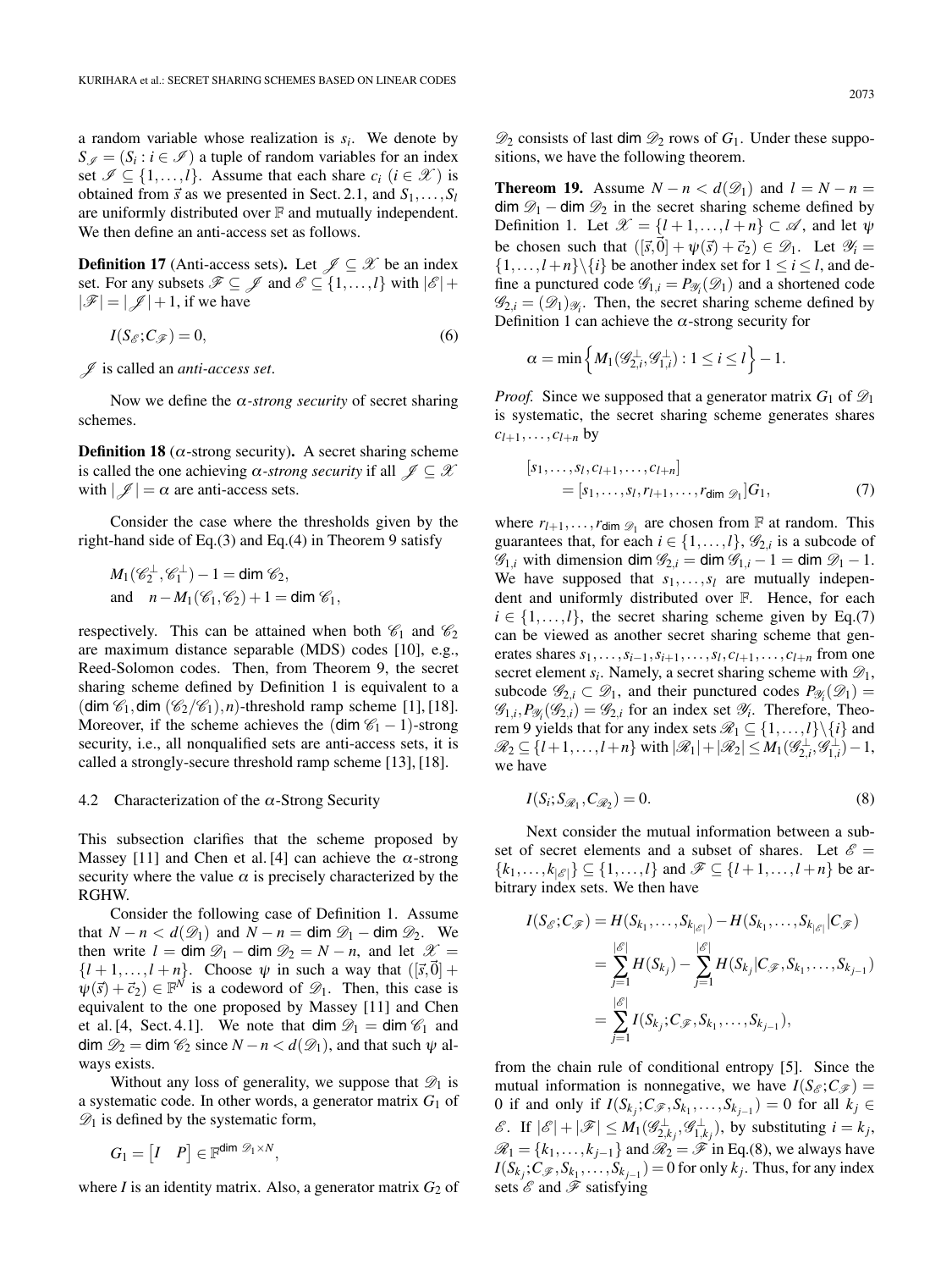2074

$$
|\mathscr{E}|+|\mathscr{F}| \leq \min\left\{M_1(\mathscr{G}_{2,i}^\perp,\mathscr{G}_{1,i}^\perp): 1 \leq i \leq l\right\},\,
$$

we always have  $I(S_{k_j}; C_{\mathscr{F}}, S_{k_1}, \ldots, S_{k_{j-1}}) = 0$  for all  $k_j$  simultaneously, and hence  $I(S_{\mathscr{E}}; C_{\mathscr{F}}) = 0$  holds. Therefore, every subset of  $\{l+1,\ldots,l+n\}$  with cardinality at most

$$
\alpha = \min \left\{ M_1(\mathscr{G}_{2,i}^{\perp}, \mathscr{G}_{1,i}^{\perp}): 1 \leq i \leq l \right\} - 1,
$$

is an anti-access set.

The value  $\alpha$  in Theorem 19 for the  $\alpha$ -strong security is as tight as the bounds in Theorem 9. This is because as follows. Let  $j \in \{1, ..., l\}$  be an element satisfy- $\lim_{i \to \infty} M_1(\mathscr{G}_{2,i}^{\perp}, \mathscr{G}_{1,j}^{\perp}) = \min \left\{ M_1(\mathscr{G}_{2,i}^{\perp}, \mathscr{G}_{1,i}^{\perp}) : 1 \leq i \leq l \right\}.$  Then, since the the threshold given by the right-hand side of Eq.(3) in Theorem 9 is tight, there always exists at least one combination of subsets  $\mathscr{T}_1 \subseteq \{1, ..., l\} \setminus \{j\}$  and  $\mathscr{T}_2 \subseteq$  $\{l+1,\ldots,l+n\}$  with  $|\mathcal{T}_1|+|\mathcal{T}_2|=M_1(\mathcal{G}_{2,j}^{\perp}, \mathcal{G}_{1,j}^{\perp})$  that satisfy  $I(S_j; S_{\mathcal{T}_1}, C_{\mathcal{T}_2}) > 0$ . Hence, there exist subsets of  $\{l+1,\ldots,l+n\}$  with cardinality  $M_1(\mathscr{G}_{2,j}^{\perp},\mathscr{G}_{1,j}^{\perp})$  that do not satisfy Definition 17.

The thresholds given by Theorem 9 are independent of the distribution of  $\vec{s}$  as shown in Corollary 11. In contrast,  $\vec{s}$  must be uniformly distributed over  $\mathbb{F}^l$  to establish Theorem 19. This is because elements of  $\vec{s}$  need to be treated as random numbers that are mutually independent and uniformly distributed over F, as shown in the proof of Theorem 19.

It is proved in [8] that the secret sharing scheme with the same setting as Theorem 19 achieves the  $(d(\mathscr{D}_1^{\perp})) - 2$ )strong security. Unlike Theorem 19, this characterization by the minimum Hamming weight is not tight.

**Proposition 20.** Assume that  $N - n < d(\mathcal{D}_1)$  and  $l = N$  $n = \dim \mathcal{D}_1 - \dim \mathcal{D}_2$  in the secret sharing scheme defined by Definition 1. Let  $\mathcal{X} = \{l+1,\ldots,l+n\}$ , and let  $\psi$ be chosen such that  $([\vec{s}, \vec{0}] + \psi(\vec{s}) + \vec{c}_2) \in \mathcal{D}_1$ . Let  $\mathcal{Y}_i =$  $\{1,\ldots,N\}\$ i be another index set for  $1 \le i \le l$ , and define a punctured code  $\mathscr{G}_{1,i} = P_{\mathscr{Y}_i}(\mathscr{D}_1)$  and a shortened code  $\mathscr{G}_{2,i} = (\mathscr{D}_1)_{\mathscr{Y}_i}$ . Then, we have

$$
\min\left\{M_1(\mathcal{G}_{2,i}^{\perp},\mathcal{G}_{1,i}^{\perp}):1\leq i\leq l\right\}-1\geq d(\mathcal{D}_1^{\perp})-2.
$$

This can be proved in a similar way to the proof of Proposition 15. Hence the proof is omitted. We note that Example 16 also gives a case of  $\min\left\{M_1(\mathscr{G}_{2,i}^{\perp},\mathscr{G}_{1,i}^{\perp}):1\leq i\leq l\right\}-1>d(\mathscr{D}_1^{\perp})-2\text{ for }l=1.$ 

# **5. Conclusion**

This paper has given a precise characterization of secret sharing schemes based on arbitrary linear codes. We have characterized thresholds  $t_1$  and  $t_2$  by the relative generalized Hamming weight (RGHW). One shows that any set of at most  $t_1$  shares leaks no information about the secret, and the other shows that any set of at least  $t_2$  shares uniquely determines the secret. Moreover, this paper has precisely characterized the strong security in secret sharing schemes by the RGHW, as a generalization of strongly-secure threshold ramp schemes. These characterizations enable to determine the property of secret sharing schemes from the parameters of linear codes, when we design systems using secret sharing schemes.

## **Acknowledgment**

 $\Box$ 

The authors would like to thank Dr. Tomohiro Ogawa, associate professor at University of Electro-Communications, for his fruitful comments on the relationship between distribution of the secret and thresholds in secret sharing schemes. The authors would also like to thank two anonymous reviewers for their helpful comments. This research was partially supported by the MEXT Grant-in-Aid for Scientific Research (A) No. 23246071, and the Villum Foundation through their VELUX Visiting Professor Programme 2011–2012. A part of this research was done during the third author's stay at Department of Mathematical Sciences, Aalborg University. He greatly appreciates the hospitality by Prof. O. Geil.

# **References**

- [1] G.R. Blakley and C. Meadows, "Security of ramp schemes," Proc. CRYPTO 1984, ser. Lect. Notes Comput. Sci., vol.196, pp.242–268, Springer-Verlag, 1984.
- [2] G.R. Blakley, "Safeguarding cryptographic keys," Proc. AFIPS 1979 National Computer Conf., vol.48, pp.313–317, 1979.
- [3] C. Blundo, A.D. Santis, and U. Vaccaro, "On secret sharing schemes," Inf. Process. Lett., vol.65, no.1, pp.25–32, 1998.
- [4] H. Chen, R. Cramer, S. Goldwasser, R. de Haan, and V. Vaikuntanathan, "Secure computation from random error correcting codes," Proc. EUROCRYPT 2007, ser. Lect. Notes Comput. Sci., no.4515, pp.291–310, Springer-Verlag, 2007.
- [5] T.M. Cover and J.A. Thomas, Elements of Information Theory, 2nd ed., Wiley-Interscience, 2006.
- [6] I.M. Duursma and S. Park, "Coset bounds for algebraic geometric codes," Finite Fields and Their Applications, vol.16, no.1, pp.36– 55, 2010.
- [7] G.D. Forney, Jr., "Dimension/length profiles and trellis complexity of linear block codes," IEEE Trans. Inf. Theory, vol.40, no.6, pp.1741–1752, 1994.
- [8] J. Kurihara and T. Uyematsu, "Strongly-secure secret sharing based on linear codes can be characterized by generalized Hamming weight," Proc. 49th Annual Allerton Conference on Communication, Control, and Computing, pp.951–957, Sept. 2011.
- [9] Y. Luo, C. Mitrpant, A.J. Han Vinck, and K. Chen, "Some new characters on the wire-tap channel of type II," IEEE Trans. Inf. Theory, vol.51, no.3, pp.1222–1229, 2005.
- [10] F.J. MacWilliams and N.J.A. Sloane, The Theory of Error-Correcting Codes, student revised ed., North-Holland Mathematical Library, 1977.
- [11] J.L. Massey, "Some applications of coding theory in cryptography," in Codes and Ciphers: Cryptography and Coding IV, pp.33–47, 1995.
- [12] R.J. McEliece and D.V. Sarwate, "On sharing secrets and Reed-Solomon codes," Commun. ACM, vol.24, no.9, pp.583–584, 1981.
- [13] M. Nishiara and K. Takizawa, "Strongly secure secret sharing